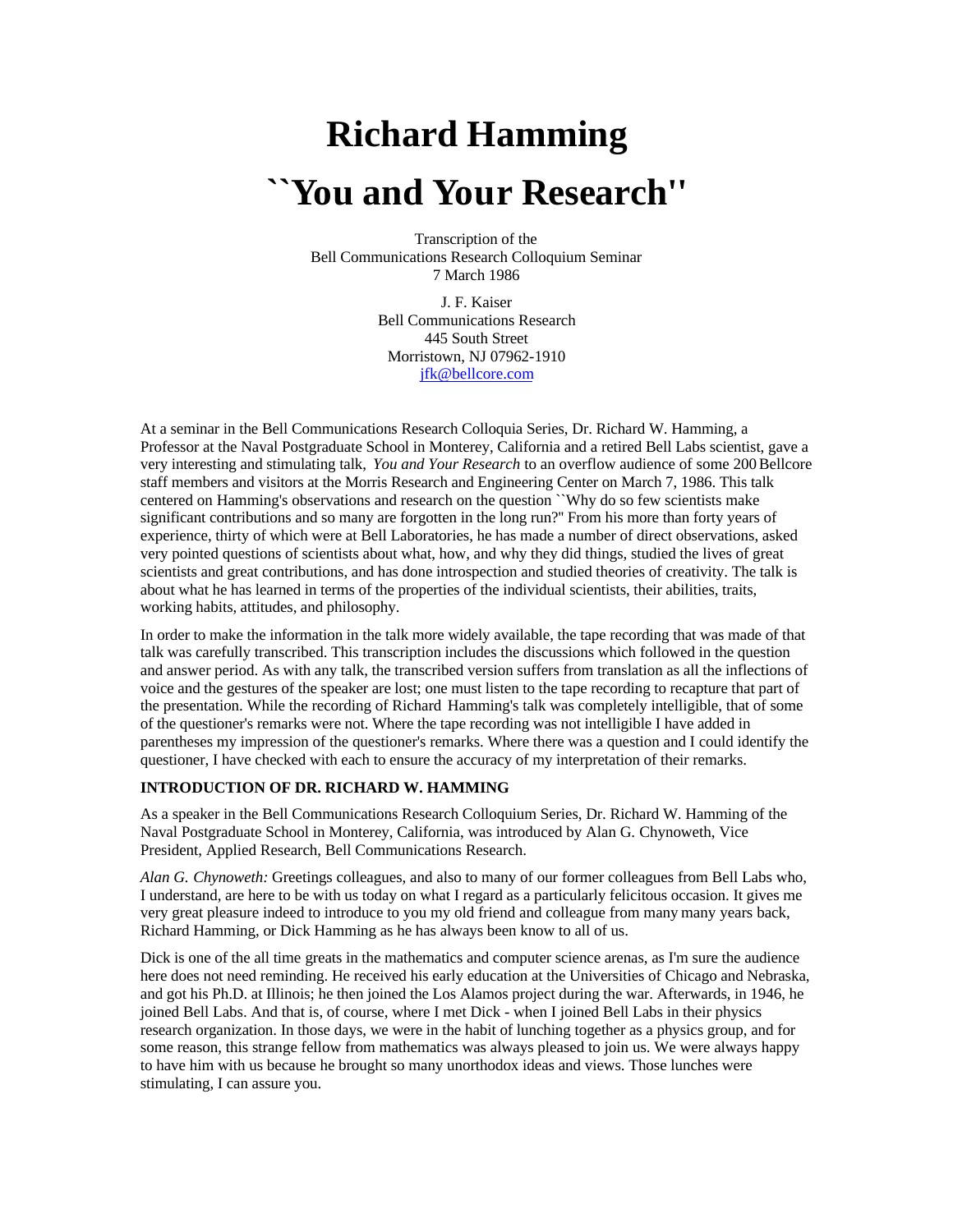While our professional paths have not been very close over the years, nevertheless I've always recognized Dick in the halls of Bell Labs and have always had tremendous admiration for what he was doing. I think the record speaks for itself. It is too long to go through all the details, but let me point out, for example, that he has written seven books and of those seven books which tell of various areas of mathematics and computers and coding and information theory, three are already well into their second edition. That is testimony indeed to the prolific output and the stature of Dick Hamming.

I think I last met him - it must have been about ten years ago - at a rather curious little conference in Dublin, Ireland where we were both speakers. As always, he was tremendously entertaining. Just one more example of the provocative thoughts that he comes up with: I remember him saying, ``There are wavelengths that people cannot see, there are sounds that people cannot hear, and maybe computers have thoughts that people cannot think.'' Well, with Dick Hamming around, we don't need a computer. I think that we are in for an extremely entertaining talk.

### **THE TALK: ``You and Your Research'' by Dr. Richard W. Hamming**

It's a pleasure to be here. I doubt if I can live up to the Introduction. The title of my talk is, ``You and Your Research.'' It is not about managing research, it is about how you individually do your research. I could give a talk on the other subject - but it's not, it's about you. I'm not talking about ordinary run-of-the-mill research; I'm talking about great research. And for the sake of describing great research I'll occasionally say Nobel-Prize type of work. It doesn't have to gain the Nobel Prize, but I mean those kinds of things which we perceive are significant things. Relativity, if you want, Shannon's information theory, any number of outstanding theories - that's the kind of thing I'm talking about.

Now, how did I come to do this study? At Los Alamos I was brought in to run the computing machines which other people had got going, so those scientists and physicists could get back to business. I saw I was a stooge. I saw that although physically I was the same, they were different. And to put the thing bluntly, I was envious. I wanted to know why they were so different from me. I saw Feynman up close. I saw Fermi and Teller. I saw Oppenheimer. I saw Hans Bethe: he was my boss. I saw quite a few very capable people. I became very interested in the difference between those who do and those who might have done.

When I came to Bell Labs, I came into a very productive department. Bode was the department head at the time; Shannon was there, and there were other people. I continued examining the questions, ``Why?'' and ``What is the difference?'' I continued subsequently by reading biographies, autobiographies, asking people questions such as: ``How did you come to do this?'' I tried to find out what are the differences. And that's what this talk is about.

Now, why is this talk important? I think it is important because, as far as I know, each of you has one life to live. Even if you believe in reincarnation it doesn't do you any good from one life to the next! Why shouldn't you do significant things in this one life, however you define significant? I'm not going to define it - you know what I mean. I will talk mainly about science because that is what I have studied. But so far as I know, and I've been told by others, much of what I say applies to many fields. Outstanding work is characterized very much the same way in most fields, but I will confine myself to science.

In order to get at you individually, I must talk in the first person. I have to get you to drop modesty and say to yourself, ``Yes, I would like to do first-class work.'' Our society frowns on people who set out to do really good work. You're not supposed to; luck is supposed to descend on you and you do great things by chance. Well, that's a kind of dumb thing to say. I say, why shouldn't you set out to do something significant. You don't have to tell other people, but shouldn't you say to yourself, ``Yes, I would like to do something significant.''

In order to get to the second stage, I have to drop modesty and talk in the first person about what I've seen, what I've done, and what I've heard. I'm going to talk about people, some of whom you know, and I trust that when we leave, you won't quote me as saying some of the things I said.

Let me start not logically, but psychologically. I find that the major objection is that people think great science is done by luck. It's all a matter of luck. Well, consider Einstein. Note how many different things he did that were good. Was it all luck? Wasn't it a little too repetitive? Consider Shannon. He didn't do just information theory. Several years before, he did some other good things and some which are still locked up in the security of cryptography. He did many good things.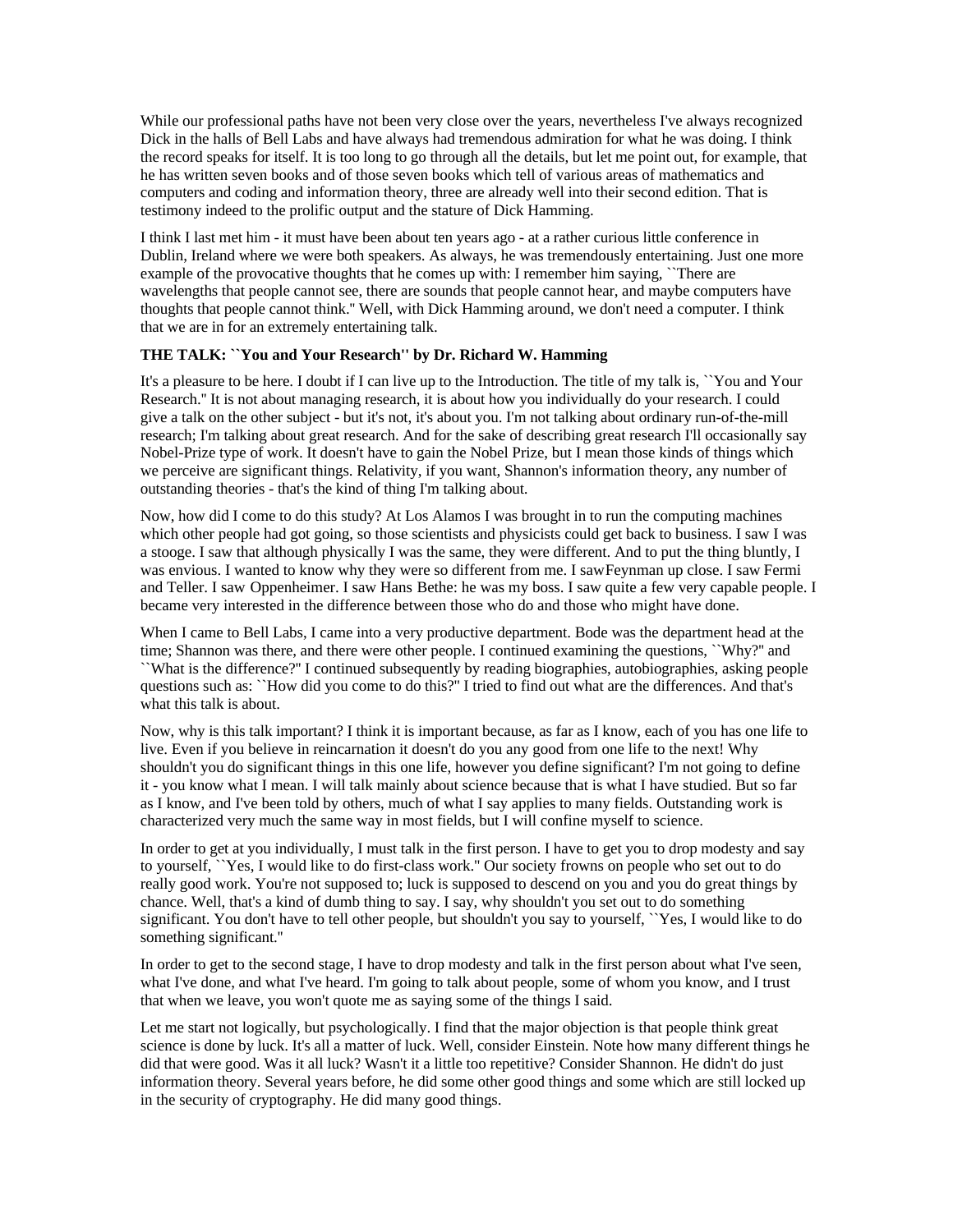You see again and again, that it is more than one thing from a good person. Once in a while a person does only one thing in his whole life, and we'll talk about that later, but a lot of times there is repetition. I claim that luck will not cover everything. And I will cite Pasteur who said, ``Luck favors the prepared mind.'' And I think that says it the way I believe it. There is indeed an element of luck, and no, there isn't. The prepared mind sooner or later finds something important and does it. So yes, it is luck. The particular thing you do is luck, but that you do something is not.

For example, when I came to Bell Labs, I shared an office for a while with Shannon. At the same time he was doing information theory, I was doing coding theory. It is suspicious that the two of us did it at the same place and at the same time - it was in the atmosphere. And you can say, "Yes, it was luck." On the other hand you can say, ``But why of all the people in Bell Labs then were those the two who did it?'' Yes, it is partly luck, and partly it is the prepared mind; but `partly' is the other thing I'm going to talk about. So, although I'll come back several more times to luck, I want to dispose of this matter of luck as being the sole criterion whether you do great work or not. I claim you have some, but not total, control over it. And I will quote, finally, Newton on the matter. Newton said, ``If others would think as hard as I did, then they would get similar results.''

One of the characteristics you see, and many people have it including great scientists, is that usually when they were young they had independent thoughts and had the courage to pursue them. For example, Einstein, somewhere around 12 or 14, asked himself the question, ``What would a light wave look like if I went with the velocity of light to look at it?'' Now he knew that electromagnetic theory says you cannot have a stationary local maximum. But if he moved along with the velocity of light, he would see a local maximum. He could see a contradiction at the age of 12, 14, or somewhere around there, that everything was not right and that the velocity of light had something peculiar. Is it luck that he finally created special relativity? Early on, he had laid down some of the pieces by thinking of the fragments. Now that's the necessary but not sufficient condition. All of these items I will talk about are both luck and not luck.

How about having lots of `brains?' It sounds good. Most of you in this room probably have more than enough brains to do first-class work. But great work is something else than mere brains. Brains are measured in various ways. In mathematics, theoretical physics, astrophysics, typically brains correlates to a great extent with the ability to manipulate symbols. And so the typical IQ test is apt to score them fairly high. On the other hand, in other fields it is something different. For example, Bill Pfann, the fellow who did zone melting, came into my office one day. He had this idea dimly in his mind about what he wanted and he had some equations. It was pretty clear to me that this man didn't know much mathematics and he wasn't really articulate. His problem seemed interesting so I took it home and did a little work. I finally showed him how to run computers so he could compute his own answers. I gave him the power to compute. He went ahead, with negligible recognition from his own department, but ultimately he has collected all the prizes in the field. Once he got well started, his shyness, his awkwardness, his inarticulateness, fell away and he became much more productive in many other ways. Certainly he became much more articulate.

And I can cite another person in the same way. I trust he isn't in the audience, i.e. a fellow named Clogston. I met him when I was working on a problem with John Pierce's group and I didn't think he had much. I asked my friends who had been with him at school, ``Was he like that in graduate school?'' ``Yes," they replied. Well I would have fired the fellow, but J. R. Pierce was smart and kept him on. Clogston finally did the Clogston cable. After that there was a steady stream of good ideas. One success brought him confidence and courage.

One of the characteristics of successful scientists is having courage. Once you get your courage up and believe that you can do important problems, then you can. If you think you can't, almost surely you are not going to. Courage is one of the things that Shannon had supremely. You have only to think of his major theorem. He wants to create a method of coding, but he doesn't know what to do so he makes a random code. Then he is stuck. And then he asks the impossible question, ``What would the average random code do?'' He then proves that the average code is arbitrarily good, and that therefore there must be at least one good code. Who but a man of infinite courage could have dared to think those thoughts? That is the characteristic of great scientists; they have courage. They will go forward under incredible circumstances; they think and continue to think.

Age is another factor which the physicists particularly worry about. They always are saying that you have got to do it when you are young or you will never do it. Einstein did things very early, and all the quantum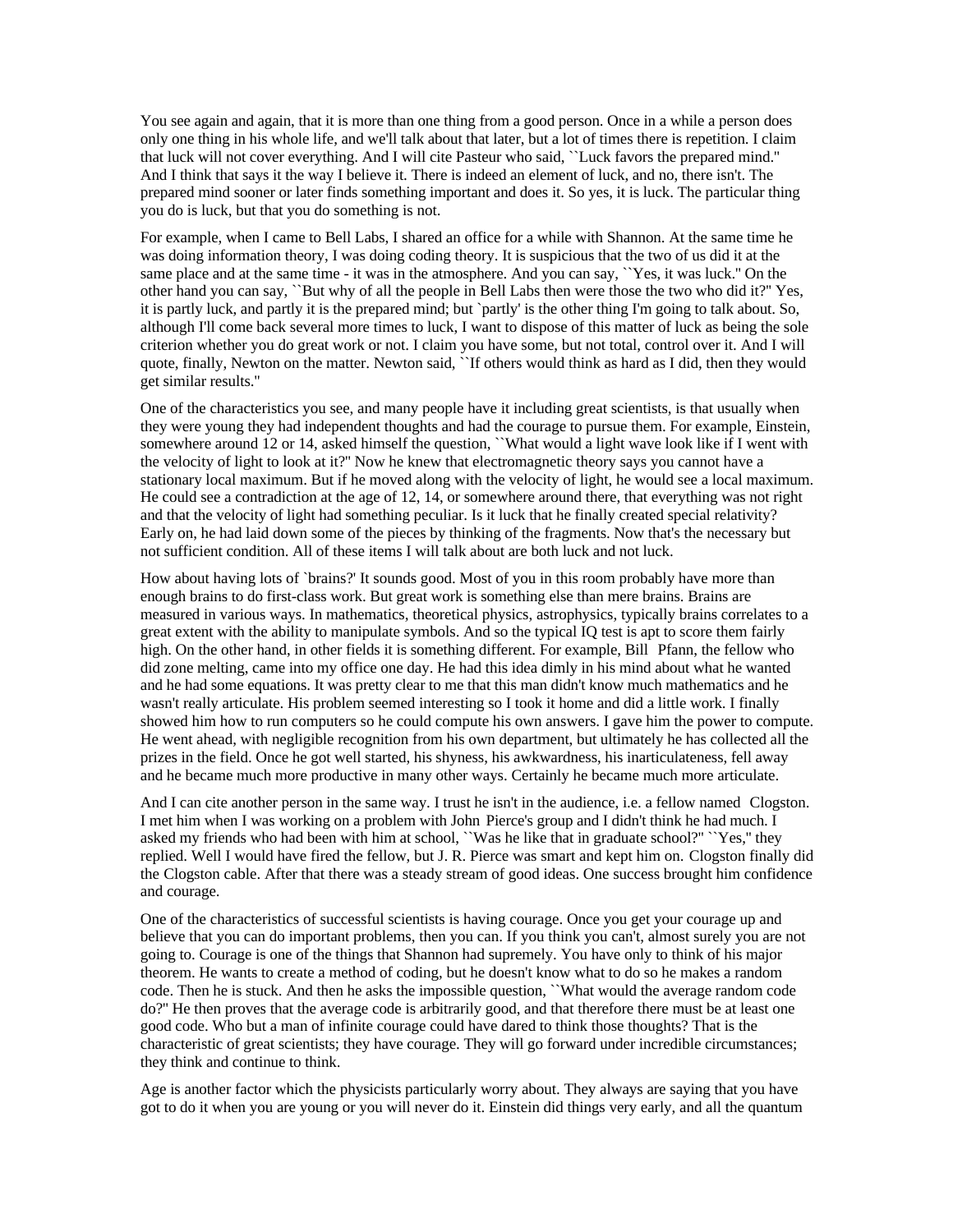mechanic fellows were disgustingly young when they did their best work. Most mathematicians, theoretical physicists, and astrophysicists do what we consider their best work when they are young. It is not that they don't do good work in their old age but what we value most is often what they did early. On the other hand, in music, politics and literature, often what we consider their best work was done late. I don't know how whatever field you are in fits this scale, but age has some effect.

But let me say why age seems to have the effect it does. In the first place if you do some good work you will find yourself on all kinds of committees and unable to do any more work. You may find yourself as I saw Brattain when he got a Nobel Prize. The day the prize was announced we all assembled in Arnold Auditorium; all three winners got up and made speeches. The third one, Brattain, practically with tears in his eyes, said, ``I know about this Nobel-Prize effect and I am not going to let it affect me; I am going to remain good old Walter Brattain.'' Well I said to myself, ``That is nice.'' But in a few weeks I saw it was affecting him. Now he could only work on great problems.

When you are famous it is hard to work on small problems. This is what did Shannon in. After information theory, what do you do for an encore? The great scientists often make this error. They fail to continue to plant the little acorns from which the mighty oak trees grow. They try to get the big thing right off. And that isn't the way things go. So that is another reason why you find that when you get early recognition it seems to sterilize you. In fact I will give you my favorite quotation of many years. The Institute for Advanced Study in Princeton, in my opinion, has ruined more good scientists than any institution has created, judged by what they did before they came and judged by what they did after. Not that they weren't good afterwards, but they were superb before they got there and were only good afterwards.

This brings up the subject, out of order perhaps, of working conditions. What most people think are the best working conditions, are not. Very clearly they are not because people are often most productive when working conditions are bad. One of the better times of the Cambridge Physical Laboratories was when they had practically shacks - they did some of the best physics ever.

I give you a story from my own private life. Early on it became evident to me that Bell Laboratories was not going to give me the conventional acre of programming people to program computing machines in absolute binary. It was clear they weren't going to. But that was the way everybody did it. I could go to the West Coast and get a job with the airplane companies without any trouble, but the exciting people were at Bell Labs and the fellows out there in the airplane companies were not. I thought for a long while about, ``Did I want to go or not?'' and I wondered how I could get the best of two possible worlds. I finally said to myself, ``Hamming, you think the machines can do practically everything. Why can't you make them write programs?'' What appeared at first to me as a defect forced me into automatic programming very early. What appears to be a fault, often, by a change of viewpoint, turns out to be one of the greatest assets you can have. But you are not likely to think that when you first look the thing and say, ``Gee, I'm never going to get enough programmers, so how can I ever do any great programming?''

And there are many other stories of the same kind; Grace Hopper has similar ones. I think that if you look carefully you will see that often the great scientists, by turning the problem around a bit, changed a defect to an asset. For example, many scientists when they found they couldn't do a problem finally began to study why not. They then turned it around the other way and said, "But of course, this is what it is" and got an important result. So ideal working conditions are very strange. The ones you want aren't always the best ones for you.

Now for the matter of drive. You observe that most great scientists have tremendous drive. I worked for ten years with John Tukey at Bell Labs. He had tremendous drive. One day about three or four years after I joined, I discovered that John Tukey was slightly younger than I was. John was a genius and I clearly was not. Well I went storming into Bode's office and said, ``How can anybody my age know as much as John Tukey does?'' He leaned back in his chair, put his hands behind his head, grinned slightly, and said, ``You would be surprised Hamming, how much you would know if you worked as hard as he did that many years.'' I simply slunk out of the office!

What Bode was saying was this: ``Knowledge and productivity are like compound interest." Given two people of approximately the same ability and one person who works ten percent more than the other, the latter will more than twice outproduce the former. The more you know, the more you learn; the more you learn, the more you can do; the more you can do, the more the opportunity - it is very much like compound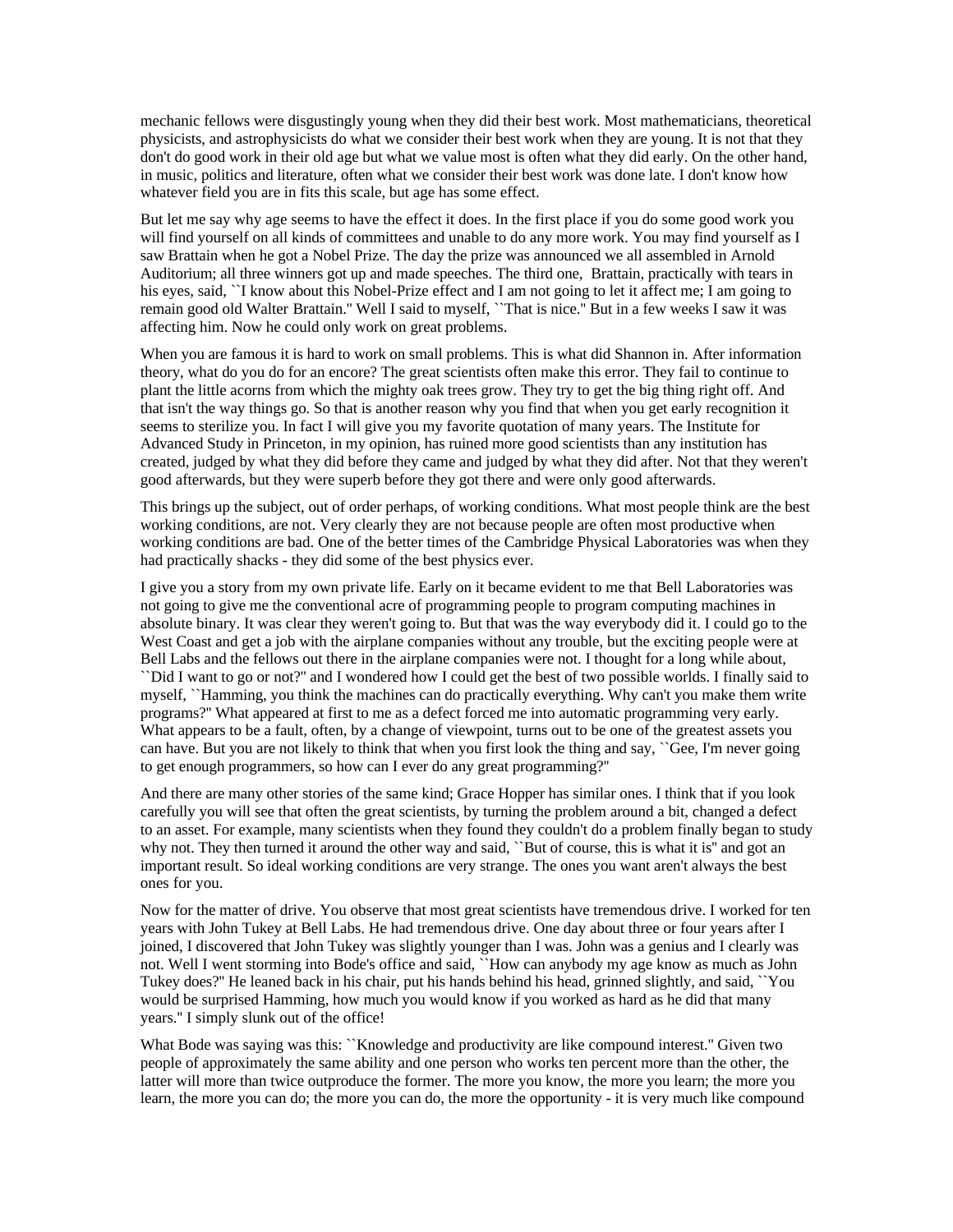interest. I don't want to give you a rate, but it is a very high rate. Given two people with exactly the same ability, the one person who manages day in and day out to get in one more hour of thinking will be tremendously more productive over a lifetime. I took Bode's remark to heart; I spent a good deal more of my time for some years trying to work a bit harder and I found, in fact, I could get more work done. I don't like to say it in front of my wife, but I did sort of neglect her sometimes; I needed to study. You have to neglect things if you intend to get what you want done. There's no question about this.

On this matter of drive Edison says, ``Genius is 99% perspiration and 1% inspiration.'' He may have been exaggerating, but the idea is that solid work, steadily applied, gets you surprisingly far. The steady application of effort with a little bit more work, *intelligently applied* is what does it. That's the trouble; drive, misapplied, doesn't get you anywhere. I've often wondered why so many of my good friends at Bell Labs who worked as hard or harder than I did, didn't have so much to show for it. The misapplication of effort is a very serious matter. Just hard work is not enough - it must be applied sensibly.

There's another trait on the side which I want to talk about; that trait is ambiguity. It took me a while to discover its importance. Most people like to believe something is or is not true. Great scientists tolerate ambiguity very well. They believe the theory enough to go ahead; they doubt it enough to notice the errors and faults so they can step forward and create the new replacement theory. If you believe too much you'll never notice the flaws; if you doubt too much you won't get started. It requires a lovely balance. But most great scientists are well aware of why their theories are true and they are also well aware of some slight misfits which don't quite fit and they don't forget it. Darwin writes in his autobiography that he found it necessary to write down every piece of evidence which appeared to contradict his beliefs because otherwise they would disappear from his mind. When you find apparent flaws you've got to be sensitive and keep track of those things, and keep an eye out for how they can be explained or how the theory can be changed to fit them. Those are often the great contributions. Great contributions are rarely done by adding another decimal place. It comes down to an emotional commitment. Most great scientists are completely committed to their problem. Those who don't become committed seldom produce outstanding, first-class work.

Now again, emotional commitment is not enough. It is a necessary condition apparently. And I think I can tell you the reason why. Everybody who has studied creativity is driven finally to saying, ``creativity comes out of your subconscious.'' Somehow, suddenly, there it is. It just appears. Well, we know very little about the subconscious; but one thing you are pretty well aware of is that your dreams also come out of your subconscious. And you're aware your dreams are, to a fair extent, a reworking of the experiences of the day. If you are deeply immersed and committed to a topic, day after day after day, your subconscious has nothing to do but work on your problem. And so you wake up one morning, or on some afternoon, and there's the answer. For those who don't get committed to their current problem, the subconscious goofs off on other things and doesn't produce the big result. So the way to manage yourself is that when you have a real important problem you don't let anything else get the center of your attention - you keep your thoughts on the problem. Keep your subconscious starved so it has to work on *your* problem, so you can sleep peacefully and get the answer in the morning, free.

Now Alan Chynoweth mentioned that I used to eat at the physics table. I had been eating with the mathematicians and I found out that I already knew a fair amount of mathematics; in fact, I wasn't learning much. The physics table was, as he said, an exciting place, but I think he exaggerated on how much I contributed. It was very interesting to listen to Shockley, Brattain, Bardeen, J. B. Johnson, Ken McKay and other people, and I was learning a lot. But unfortunately a Nobel Prize came, and a promotion came, and what was left was the dregs. Nobody wanted what was left. Well, there was no use eating with them!

Over on the other side of the dining hall was a chemistry table. I had worked with one of the fellows, Dave McCall; furthermore he was courting our secretary at the time. I went over and said, ``Do you mind if I join you?'' They can't say no, so I started eating with them for a while. And I started asking, ``What are the important problems of your field?'' And after a week or so, ``What important problems are you working on?'' And after some more time I came in one day and said, ``If what you are doing is not important, and if you don't think it is going to lead to something important, why are you at Bell Labs working on it?'' I wasn't welcomed after that; I had to find somebody else to eat with! That was in the spring.

In the fall, Dave McCall stopped me in the hall and said, ``Hamming, that remark of yours got underneath my skin. I thought about it all summer, i.e. what were the important problems in my field. I haven't changed my research,'' he says, ``but I think it was well worthwhile.'' And I said, ``Thank you Dave,'' and went on. I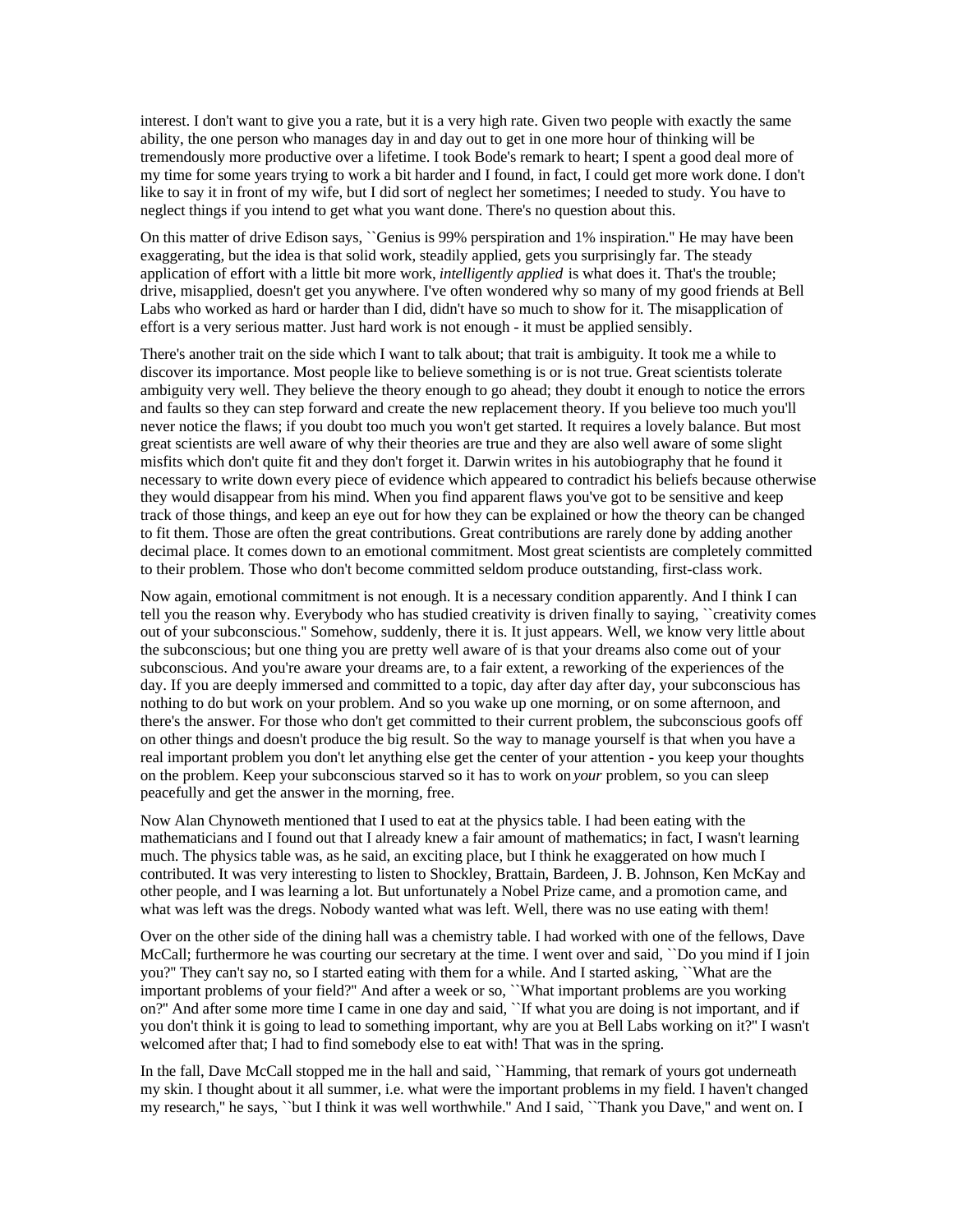noticed a couple of months later he was made the head of the department. I noticed the other day he was a Member of the National Academy of Engineering. I noticed he has succeeded. I have never heard the names of any of the other fellows at that table mentioned in science and scientific circles. They were unable to ask themselves, ``What are the important problems in my field?''

If you do not work on an important problem, it's unlikely you'll do important work. It's perfectly obvious. Great scientists have thought through, in a careful way, a number of important problems in their field, and they keep an eye on wondering how to attack them. Let me warn you, `important problem' must be phrased carefully. The three outstanding problems in physics, in a certain sense, were never worked on while I was at Bell Labs. By important I mean guaranteed a Nobel Prize and any sum of money you want to mention. We didn't work on (1) time travel, (2) teleportation, and (3) antigravity. They are not important problems because we do not have an attack. It's not the consequence that makes a problem important, it is that you have a reasonable attack. That is what makes a problem important. When I say that most scientists don't work on important problems, I mean it in that sense. The average scientist, so far as I can make out, spends almost all his time working on problems which he believes will not be important and he also doesn't believe that they will lead to important problems.

I spoke earlier about planting acorns so that oaks will grow. You can't always know exactly where to be, but you can keep active in places where something might happen. And even if you believe that great science is a matter of luck, you can stand on a mountain top where lightning strikes; you don't have to hide in the valley where you're safe. But the average scientist does routine safe work almost all the time and so he (or she) doesn't produce much. It's that simple. If you want to do great work, you clearly must work on important problems, and you should have an idea.

Along those lines at some urging from John Tukey and others, I finally adopted what I called ``Great Thoughts Time.'' When I went to lunch Friday noon, I would only discuss great thoughts after that. By great thoughts I mean ones like: ``What will be the role of computers in all of AT&T?'', ``How will computers change science?'' For example, I came up with the observation at that time that nine out of ten experiments were done in the lab and one in ten on the computer. I made a remark to the vice presidents one time, that it would be reversed, i.e. nine out of ten experiments would be done on the computer and one in ten in the lab. They knew I was a crazy mathematician and had no sense of reality. I knew they were wrong and they've been proved wrong while I have been proved right. They built laboratories when they didn't need them. I saw that computers were transforming science because I spent a lot of time asking ``What will be the impact of computers on science and how can I change it?'' I asked myself, ``How is it going to change Bell Labs?'' I remarked one time, in the same address, that more than one-half of the people at Bell Labs will be interacting closely with computing machines before I leave. Well, you all have terminals now. I thought hard about where was my field going, where were the opportunities, and what were the important things to do. Let me go there so there is a chance I can do important things.

Most great scientists know many important problems. They have something between 10 and 20 important problems for which they are looking for an attack. And when they see a new idea come up, one hears them say ``Well that bears on this problem." They drop all the other things and get after it. Now I can tell you a horror story that was told to me but I can't vouch for the truth of it. I was sitting in an airport talking to a friend of mine from Los Alamos about how it was lucky that the fission experiment occurred over in Europe when it did because that got us working on the atomic bomb here in the US. He said ``No; at Berkeley we had gathered a bunch of data; we didn't get around to reducing it because we were building some more equipment, but if we had reduced that data we would have found fission.'' They had it in their hands and they didn't pursue it. They came in second!

The great scientists, when an opportunity opens up, get after it and they pursue it. They drop all other things. They get rid of other things and they get after an idea because they had already thought the thing through. Their minds are prepared; they see the opportunity and they go after it. Now of course lots of times it doesn't work out, but you don't have to hit many of them to do some great science. It's kind of easy. One of the chief tricks is to live a long time!

Another trait, it took me a while to notice. I noticed the following facts about people who work with the door open or the door closed. I notice that if you have the door to your office closed, you get more work done today and tomorrow, and you are more productive than most. But 10 years later somehow you don't know quite know what problems are worth working on; all the hard work you do is sort of tangential in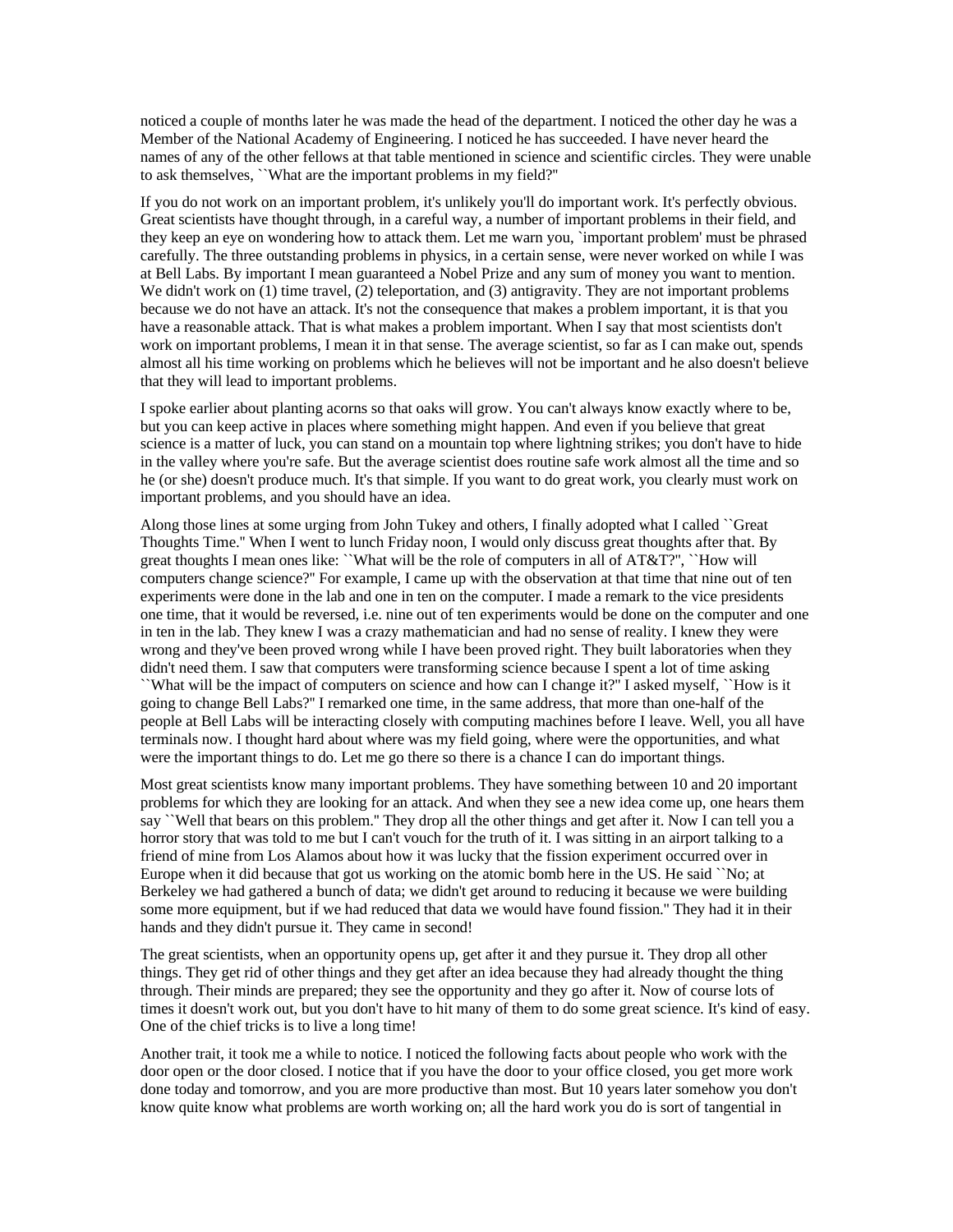importance. He who works with the door open gets all kinds of interruptions, but he also occasionally gets clues as to what the world is and what might be important. Now I cannot prove the cause and effect sequence because you might say, ``The closed door is symbolic of a closed mind.'' I don't know. But I can say there is a pretty good correlation between those who work with the doors open and those who ultimately do important things, although people who work with doors closed often work harder. Somehow they seem to work on slightly the wrong thing - not much, but enough that they miss fame.

I want to talk on another topic. It is based on the song which I think many of you know, ``It ain't what you do, it's the way that you do it.'' I'll start with an example of my own. I was conned into doing on a digital computer, in the absolute binary days, a problem which the best analog computers couldn't do. And I was getting an answer. When I thought carefully and said to myself, ``You know, Hamming, you're going to have to file a report on this military job; after you spend a lot of money you're going to have to account for it and every analog installation is going to want the report to see if they can't find flaws in it.'' I was doing the required integration by a rather crummy method, to say the least, but I was getting the answer. And I realized that in truth the problem was not just to get the answer; it was to demonstrate for the first time, and beyond question, that I could beat the analog computer on its own ground with a digital machine. I reworked the method of solution, created a theory which was nice and elegant, and changed the way we computed the answer; the results were no different. The published report had an elegant method which was later known for years as ``Hamming's Method of Integrating Differential Equations.'' It is somewhat obsolete now, but for a while it was a very good method. By changing the problem slightly, I did important work rather than trivial work.

In the same way, when using the machine up in the attic in the early days, I was solving one problem after another after another; a fair number were successful and there were a few failures. I went home one Friday after finishing a problem, and curiously enough I wasn't happy; I was depressed. I could see life being a long sequence of one problem after another after another. After quite a while of thinking I decided, ``No, I should be in the mass production of a variable product. I should be concerned with *all* of next year's problems, not just the one in front of my face.'' By changing the question I still got the same kind of results or better, but I changed things and did important work. I attacked the major problem - How do I conquer machines and do all of next year's problems when I don't know what they are going to be? How do I prepare for it? How do I do this one so I'll be on top of it? How do I obey Newton's rule? He said, ``If I have seen further than others, it is because I've stood on the shoulders of giants." These days we stand on each other's feet!

You should do your job in such a fashion that others can build on top of it, so they will indeed say, "Yes, I've stood on so and so's shoulders and I saw further.'' The essence of science is cumulative. By changing a problem slightly you can often do great work rather than merely good work. Instead of attacking isolated problems, I made the resolution that I would never again solve an isolated problem except as characteristic of a class.

Now if you are much of a mathematician you know that the effort to generalize often means that the solution is simple. Often by stopping and saying, ``This is the problem he wants but this is characteristic of so and so. Yes, I can attack the whole class with a far superior method than the particular one because I was earlier embedded in needless detail.'' The business of abstraction frequently makes things simple. Furthermore, I filed away the methods and prepared for the future problems.

To end this part, I'll remind you, ``It is a poor workman who blames his tools - the good man gets on with the job, given what he's got, and gets the best answer he can.'' And I suggest that by altering the problem, by looking at the thing differently, you can make a great deal of difference in your final productivity because you can either do it in such a fashion that people can indeed build on what you've done, or you can do it in such a fashion that the next person has to essentially duplicate again what you've done. It isn't just a matter of the job, it's the way you write the report, the way you write the paper, the whole attitude. It's just as easy to do a broad, general job as one very special case. And it's much more satisfying and rewarding!

I have now come down to a topic which is very distasteful; it is not sufficient to do a job, you have to sell it. `Selling' to a scientist is an awkward thing to do. It's very ugly; you shouldn't have to do it. The world is supposed to be waiting, and when you do something great, they should rush out and welcome it. But the fact is everyone is busy with their own work. You must present it so well that they will set aside what they are doing, look at what you've done, read it, and come back and say, ``Yes, that was good.'' I suggest that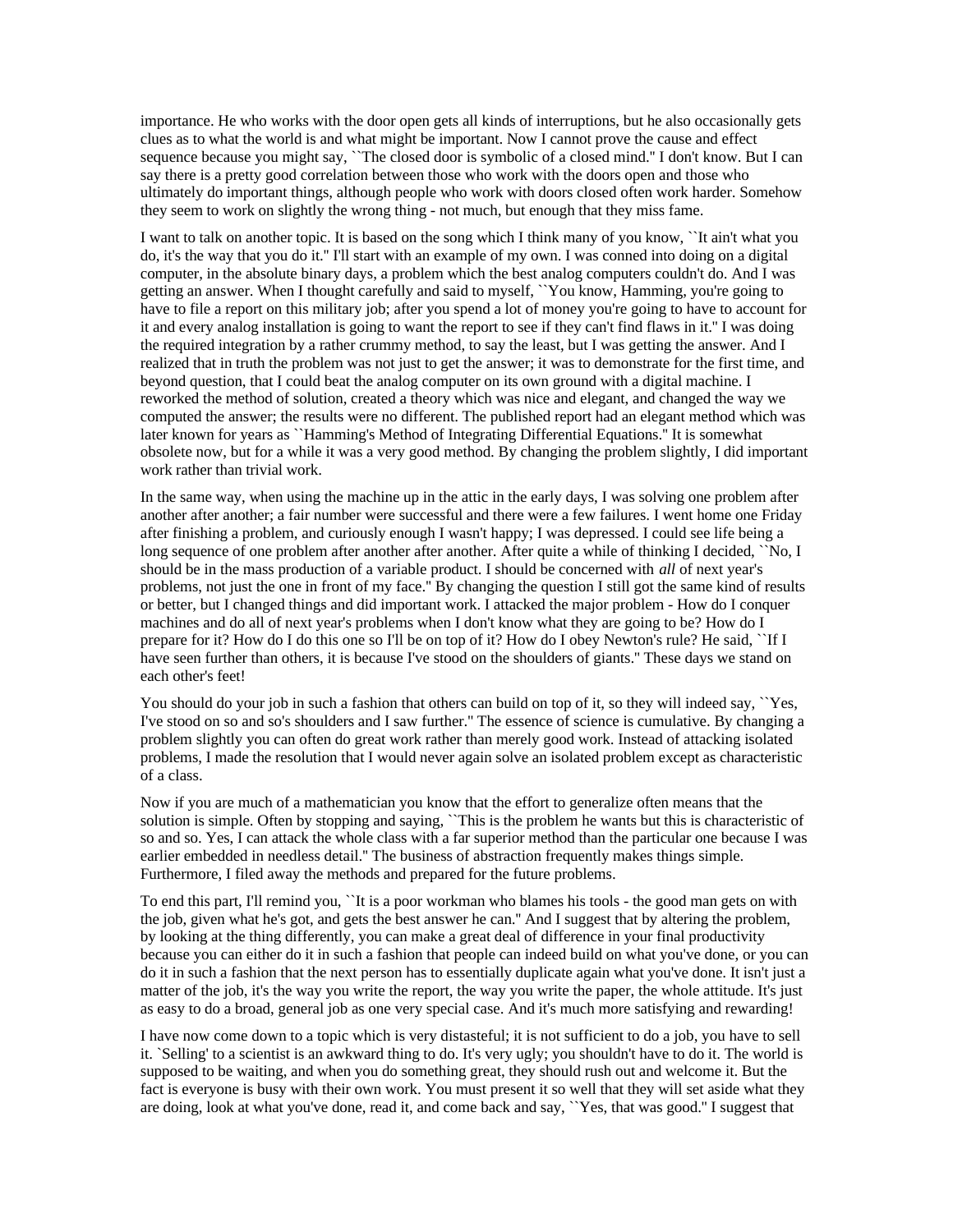when you open a journal, as you turn the pages, you ask why you read some articles and not others. You had better write your report so when it is published in the Physical Review, or wherever else you want it, as the readers are turning the pages they won't just turn your pages but they will stop and read yours. If they don't stop and read it, you won't get credit.

There are three things you have to do in selling. You have to learn to write clearly and well so that people will read it, you must learn to give reasonably formal talks, and you also must learn to give informal talks. We had a lot of so-called `back room scientists.' In a conference, they would keep quiet. Three weeks later after a decision was made they filed a report saying why you should do so and so. Well, it was too late. They would not stand up right in the middle of a hot conference, in the middle of activity, and say, ``We should do this for these reasons.'' You need to master that form of communication as well as prepared speeches.

When I first started, I got practically physically ill while giving a speech, and I was very, very nervous. I realized I either had to learn to give speeches smoothly or I would essentially partially cripple my whole career. The first time IBM asked me to give a speech in New York one evening, I decided I was going to give a really good speech, a speech that was wanted, not a technical one but a broad one, and at the end if they liked it, I'd quietly say, ``Any time you want one I'll come in and give you one.'' As a result, I got a great deal of practice giving speeches to a limited audience and I got over being afraid. Furthermore, I could also then study what methods were effective and what were ineffective.

While going to meetings I had already been studying why some papers are remembered and most are not. The technical person wants to give a highly limited technical talk. Most of the time the audience wants a broad general talk and wants much more survey and background than the speaker is willing to give. As a result, many talks are ineffective. The speaker names a topic and suddenly plunges into the details he's solved. Few people in the audience may follow. You should paint a general picture to say why it's important, and then slowly give a sketch of what was done. Then a larger number of people will say, ``Yes, Joe has done that,'' or ``Mary has done that; I really see where it is; yes, Mary really gave a good talk; I understand what Mary has done.'' The tendency is to give a highly restricted, safe talk; this is usually ineffective. Furthermore, many talks are filled with far too much information. So I say this idea of selling is obvious.

Let me summarize. You've got to work on important problems. I deny that it is all luck, but I admit there is a fair element of luck. I subscribe to Pasteur's ``Luck favors the prepared mind.'' I favor heavily what I did. Friday afternoons for years - great thoughts only - means that I committed 10% of my time trying to understand the bigger problems in the field, i.e. what was and what was not important. I found in the early days I had believed `this' and yet had spent all week marching in `that' direction. It was kind of foolish. If I really believe the action is over there, why do I march in this direction? I either had to change my goal or change what I did. So I changed something I did and I marched in the direction I thought was important. It's that easy.

Now you might tell me you haven't got control over what you have to work on. Well, when you first begin, you may not. But once you're moderately successful, there are more people asking for results than you can deliver and you have some power of choice, but not completely. I'll tell you a story about that, and it bears on the subject of educating your boss. I had a boss named Schelkunoff; he was, and still is, a very good friend of mine. Some military person came to me and demanded some answers by Friday. Well, I had already dedicated my computing resources to reducing data on the fly for a group of scientists; I was knee deep in short, small, important problems. This military person wanted me to solve his problem by the end of the day on Friday. I said, ``No, I'll give it to you Monday. I can work on it over the weekend. I'm not going to do it now.'' He goes down to my boss, Schelkunoff, and Schelkunoff says, ``You must run this for him; he's got to have it by Friday." I tell him, ``Why do I?"; he says, ``You have to." I said, ``Fine, Sergei, but you're sitting in your office Friday afternoon catching the late bus home to watch as this fellow walks out that door.'' I gave the military person the answers late Friday afternoon. I then went to Schelkunoff's office and sat down; as the man goes out I say, ``You see Schelkunoff, this fellow has nothing under his arm; but I gave him the answers.'' On Monday morning Schelkunoff called him up and said, ``Did you come in to work over the weekend?'' I could hear, as it were, a pause as the fellow ran through his mind of what was going to happen; but he knew he would have had to sign in, and he'd better not say he had when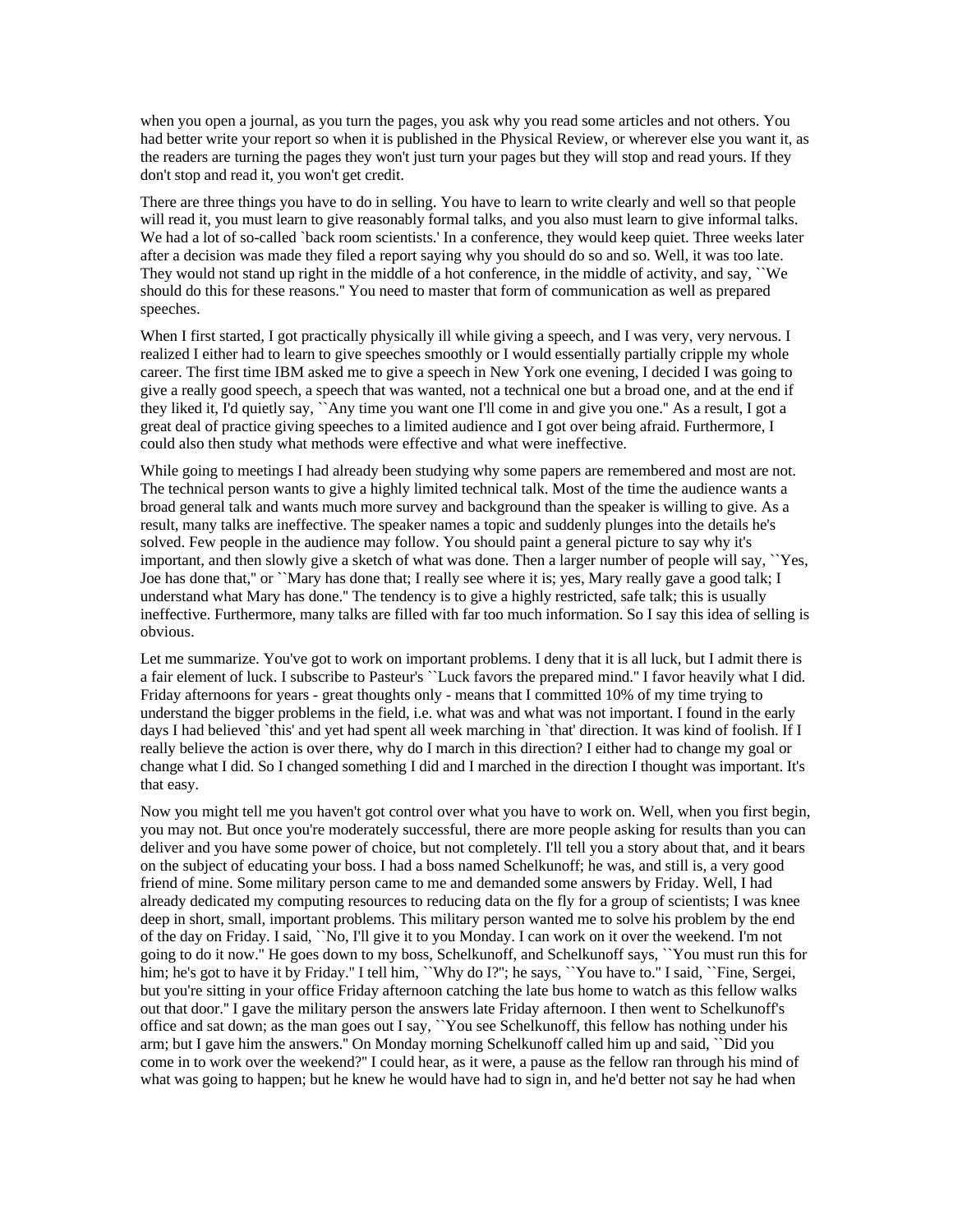he hadn't, so he said he hadn't. Ever after that Schelkunoff said, ``You set your deadlines; you can change them.''

One lesson was sufficient to educate my boss as to why I didn't want to do big jobs that displaced exploratory research and why I was justified in not doing crash jobs which absorb all the research computing facilities. I wanted instead to use the facilities to compute a large number of small problems. Again, in the early days, I was limited in computing capacity and it was clear, in my area, that a ``mathematician had no use for machines.'' But I needed more machine capacity. Every time I had to tell some scientist in some other area, ``No I can't; I haven't the machine capacity," he complained. I said ``Go tell *your* Vice President that Hamming needs more computing capacity.'' After a while I could see what was happening up there at the top; many people said to my Vice President, ``Your man needs more computing capacity.'' I got it!

I also did a second thing. When I loaned what little programming power we had to help in the early days of computing, I said, ``We are not getting the recognition for our programmers that they deserve. When you publish a paper you will thank that programmer or you aren't getting any more help from me. That programmer is going to be thanked by name; she's worked hard.'' I waited a couple of years. I then went through a year of BSTJ articles and counted what fraction thanked some programmer. I took it into the boss and said, ``That's the central role computing is playing in Bell Labs; if the BSTJ is important, that's how important computing is.'' He had to give in. You can educate your bosses. It's a hard job. In this talk I'm only viewing from the bottom up; I'm not viewing from the top down. But I am telling you how you can get what you want in spite of top management. You have to sell your ideas there also.

Well I now come down to the topic, "Is the effort to be a great scientist worth it?" To answer this, you must ask people. When you get beyond their modesty, most people will say, ``Yes, doing really first-class work, and knowing it, is as good as wine, women and song put together,'' or if it's a woman she says, ``It is as good as wine, men and song put together.'' And if you look at the bosses, they tend to come back or ask for reports, trying to participate in those moments of discovery. They're always in the way. So evidently those who have done it, want to do it again. But it is a limited survey. I have never dared to go out and ask those who didn't do great work how they felt about the matter. It's a biased sample, but I still think it is worth the struggle. I think it is very definitely worth the struggle to try and do first-class work because the truth is, the value is in the struggle more than it is in the result. The struggle to make something of yourself seems to be worthwhile in itself. The success and fame are sort of dividends, in my opinion.

I've told you how to do it. It is so easy, so why do so many people, with all their talents, fail? For example, my opinion, to this day, is that there are in the mathematics department at Bell Labs quite a few people far more able and far better endowed than I, but they didn't produce as much. Some of them did produce more than I did; Shannon produced more than I did, and some others produced a lot, but I was highly productive against a lot of other fellows who were better equipped. Why is it so? What happened to them? Why do so many of the people who have great promise, fail?

Well, one of the reasons is drive and commitment. The people who do great work with less ability but who are committed to it, get more done that those who have great skill and dabble in it, who work during the day and go home and do other things and come back and work the next day. They don't have the deep commitment that is apparently necessary for really first-class work. They turn out lots of good work, but we were talking, remember, about first-class work. There is a difference. Good people, very talented people, almost always turn out good work. We're talking about the outstanding work, the type of work that gets the Nobel Prize and gets recognition.

The second thing is, I think, the problem of personality defects. Now I'll cite a fellow whom I met out in Irvine. He had been the head of a computing center and he was temporarily on assignment as a special assistant to the president of the university. It was obvious he had a job with a great future. He took me into his office one time and showed me his method of getting letters done and how he took care of his correspondence. He pointed out how inefficient the secretary was. He kept all his letters stacked around there; he knew where everything was. And he would, on his word processor, get the letter out. He was bragging how marvelous it was and how he could get so much more work done without the secretary's interference. Well, behind his back, I talked to the secretary. The secretary said, ``Of course I can't help him; I don't get his mail. He won't give me the stuff to log in; I don't know where he puts it on the floor. Of course I can't help him.'' So I went to him and said, ``Look, if you adopt the present method and do what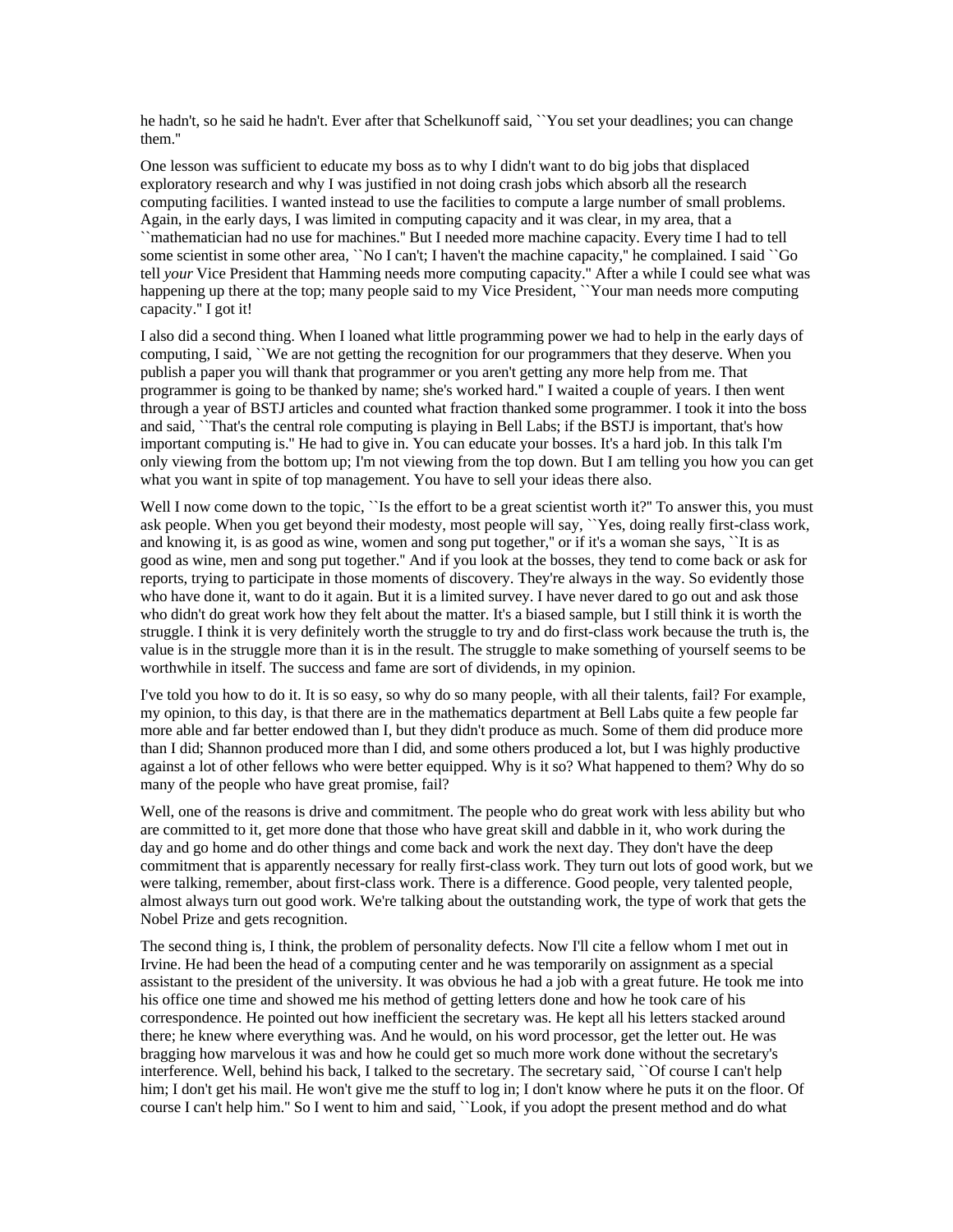you can do single-handedly, you can go just that far and no farther than you can do single-handedly. If you will learn to work with the system, you can go as far as the system will support you." And, he never went any further. He had his personality defect of wanting total control and was not willing to recognize that you need the support of the system.

You find this happening again and again; good scientists will fight the system rather than learn to work with the system and take advantage of all the system has to offer. It has a lot, if you learn how to use it. It takes patience, but you can learn how to use the system pretty well, and you can learn how to get around it. After all, if you want a decision `No', you just go to your boss and get a `No' easy. If you want to do something, don't ask, do it. Present him with an accomplished fact. Don't give him a chance to tell you `No'. But if you want a `No', it's easy to get a `No'.

Another personality defect is ego assertion and I'll speak in this case of my own experience. I came from Los Alamos and in the early days I was using a machine in New York at 590 Madison Avenue where we merely rented time. I was still dressing in western clothes, big slash pockets, a bolo and all those things. I vaguely noticed that I was not getting as good service as other people. So I set out to measure. You came in and you waited for your turn; I felt I was not getting a fair deal. I said to myself, ``Why? No Vice President at IBM said, `Give Hamming a bad time'. It is the secretaries at the bottom who are doing this. When a slot appears, they'll rush to find someone to slip in, but they go out and find somebody else. Now, why? I haven't mistreated them.'' Answer, I wasn't dressing the way they felt somebody in that situation should. It came down to just that - I wasn't dressing properly. I had to make the decision - was I going to assert my ego and dress the way I wanted to and have it steadily drain my effort from my professional life, or was I going to appear to conform better? I decided I would make an effort to appear to conform properly. The moment I did, I got much better service. And now, as an old colorful character, I get better service than other people.

You should dress according to the expectations of the audience spoken to. If I am going to give an address at the MIT computer center, I dress with a bolo and an old corduroy jacket or something else. I know enough not to let my clothes, my appearance, my manners get in the way of what I care about. An enormous number of scientists feel they must assert their ego and do their thing their way. They have got to be able to do this, that, or the other thing, and they pay a steady price.

John Tukey almost always dressed very casually. He would go into an important office and it would take a long time before the other fellow realized that this is a first-class man and he had better listen. For a long time John has had to overcome this kind of hostility. It's wasted effort! I didn't say you should conform; I said ``The *appearance of conforming* gets you a long way.'' If you chose to assert your ego in any number of ways, ``I am going to do it my way,'' you pay a small steady price throughout the whole of your professional career. And this, over a whole lifetime, adds up to an enormous amount of needless trouble.

By taking the trouble to tell jokes to the secretaries and being a little friendly, I got superb secretarial help. For instance, one time for some idiot reason all the reproducing services at Murray Hill were tied up. Don't ask me how, but they were. I wanted something done. My secretary called up somebody at Holmdel, hopped the company car, made the hour-long trip down and got it reproduced, and then came back. It was a payoff for the times I had made an effort to cheer her up, tell her jokes and be friendly; it was that little extra work that later paid off for me. By realizing you have to use the system and studying how to get the system to do your work, you learn how to adapt the system to your desires. Or you can fight it steadily, as a small undeclared war, for the whole of your life.

And I think John Tukey paid a terrible price needlessly. He was a genius anyhow, but I think it would have been far better, and far simpler, had he been willing to conform a little bit instead of ego asserting. He is going to dress the way he wants all of the time. It applies not only to dress but to a thousand other things; people will continue to fight the system. Not that you shouldn't occasionally!

When they moved the library from the middle of Murray Hill to the far end, a friend of mine put in a request for a bicycle. Well, the organization was not dumb. They waited awhile and sent back a map of the grounds saying, ``Will you please indicate on this map what paths you are going to take so we can get an insurance policy covering you.'' A few more weeks went by. They then asked, ``Where are you going to store the bicycle and how will it be locked so we can do so and so.'' He finally realized that of course he was going to be red-taped to death so he gave in. He rose to be the President of Bell Laboratories.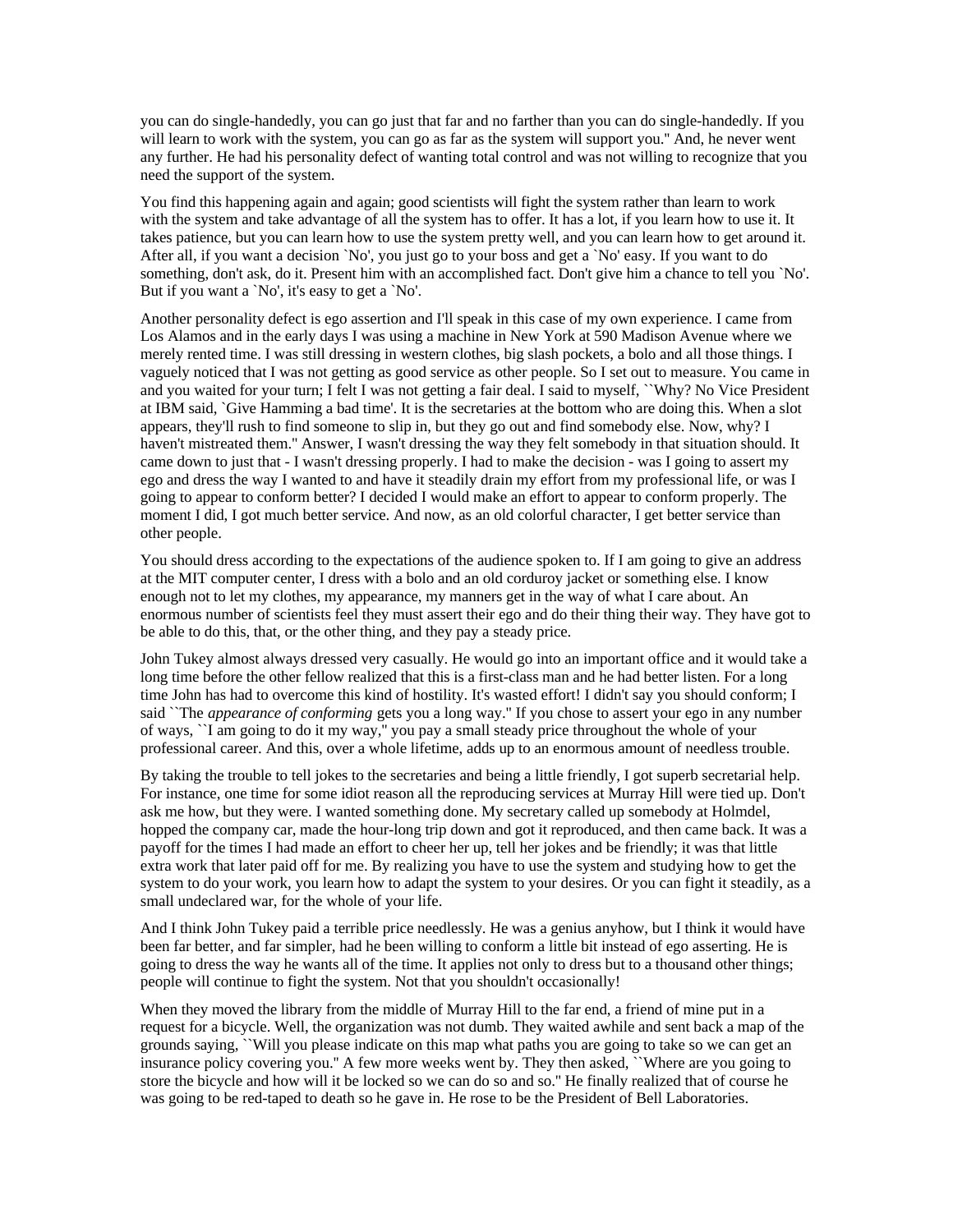Barney Oliver was a good man. He wrote a letter one time to the IEEE. At that time the official shelf space at Bell Labs was so much and the height of the IEEE Proceedings at that time was larger; and since you couldn't change the size of the official shelf space he wrote this letter to the IEEE Publication person saying, ``Since so many IEEE members were at Bell Labs and since the official space was so high the journal size should be changed.'' He sent it for his boss's signature. Back came a carbon with his signature, but he still doesn't know whether the original was sent or not. I am not saying you shouldn't make gestures of reform. I am saying that my study of able people is that they don't get themselves *committed* to that kind of warfare. They play it a little bit and drop it and get on with their work.

Many a second-rate fellow gets caught up in some little twitting of the system, and carries it through to warfare. He expends his energy in a foolish project. Now you are going to tell me that somebody has to change the system. I agree; somebody's has to. Which do you want to be? The person who changes the system or the person who does first-class science? Which person is it that you want to be? Be clear, when you fight the system and struggle with it, what you are doing, how far to go out of amusement, and how much to waste your effort fighting the system. My advice is to let somebody else do it and you get on with becoming a first-class scientist. Very few of you have the ability to both reform the system *and* become a first-class scientist.

On the other hand, we can't always give in. There are times when a certain amount of rebellion is sensible. I have observed almost all scientists enjoy a certain amount of twitting the system for the sheer love of it. What it comes down to basically is that you cannot be original in one area without having originality in others. Originality is being different. You can't be an original scientist without having some other original characteristics. But many a scientist has let his quirks in other places make him pay a far higher price than is necessary for the ego satisfaction he or she gets. I'm not against all ego assertion; I'm against some.

Another fault is anger. Often a scientist becomes angry, and this is no way to handle things. Amusement, yes, anger, no. Anger is misdirected. You should follow and cooperate rather than struggle against the system all the time.

Another thing you should look for is the positive side of things instead of the negative. I have already given you several examples, and there are many, many more; how, given the situation, by changing the way I looked at it, I converted what was apparently a defect to an asset. I'll give you another example. I am an egotistical person; there is no doubt about it. I knew that most people who took a sabbatical to write a book, didn't finish it on time. So before I left, I told all my friends that when I come back, that book was going to be done! Yes, I would have it done - I'd have been ashamed to come back without it! I used my ego to make myself behave the way I wanted to. I bragged about something so I'd have to perform. I found out many times, like a cornered rat in a real trap, I was surprisingly capable. I have found that it paid to say, ``Oh yes, I'll get the answer for you Tuesday,'' not having any idea how to do it. By Sunday night I was really hard thinking on how I was going to deliver by Tuesday. I often put my pride on the line and sometimes I failed, but as I said, like a cornered rat I'm surprised how often I did a good job. I think you need to learn to use yourself. I think you need to know how to convert a situation from one view to another which would increase the chance of success.

Now self-delusion in humans is very, very common. There are enumerable ways of you changing a thing and kidding yourself and making it look some other way. When you ask, ``Why didn't you do such and such," the person has a thousand alibis. If you look at the history of science, usually these days there are 10 people right there ready, and we pay off for the person who is there first. The other nine fellows say, ``Well, I had the idea but I didn't do it and so on and so on.'' There are so many alibis. Why weren't you first? Why didn't you do it right? Don't try an alibi. Don't try and kid yourself. You can tell other people all the alibis you want. I don't mind. But to yourself try to be honest.

If you really want to be a first-class scientist you need to know yourself, your weaknesses, your strengths, and your bad faults, like my egotism. How can you convert a fault to an asset? How can you convert a situation where you haven't got enough manpower to move into a direction when that's exactly what you need to do? I say again that I have seen, as I studied the history, the successful scientist changed the viewpoint and what was a defect became an asset.

In summary, I claim that some of the reasons why so many people who have greatness within their grasp don't succeed are: they don't work on important problems, they don't become emotionally involved, they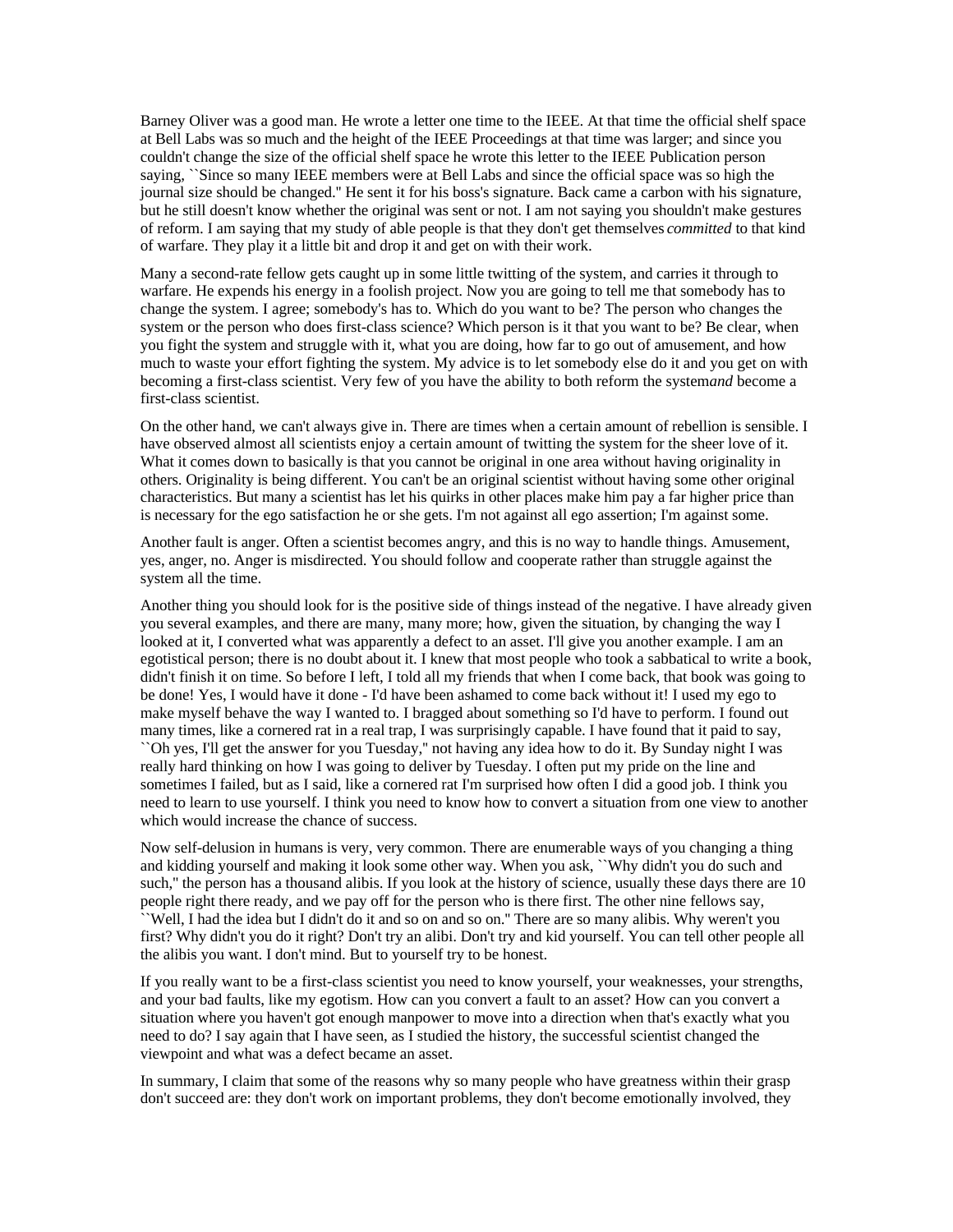don't try and change what is difficult to some other situation which is easily done but is still important, and they keep giving themselves alibis why they don't. They keep saying that it is a matter of luck. I've told you how easy it is; furthermore I've told you how to reform. Therefore, go forth and become great scientists!

(End of the formal part of the talk.)

### **DISCUSSION - QUESTIONS AND ANSWERS**

*A. G. Chynoweth:* Well that was 50 minutes of concentrated wisdom and observations accumulated over a fantastic career; I lost track of all the observations that were striking home. Some of them are very very timely. One was the plea for more computer capacity; I was hearing nothing but that this morning from several people, over and over again. So that was right on the mark today even though here we are 20 - 30 years after when you were making similar remarks, Dick. I can think of all sorts of lessons that all of us can draw from your talk. And for one, as I walk around the halls in the future I hope I won't see as many closed doors in Bellcore. That was one observation I thought was very intriguing.

Thank you very, very much indeed Dick; that was a wonderful recollection. I'll now open it up for questions. I'm sure there are many people who would like to take up on some of the points that Dick was making.

*Hamming:* First let me respond to Alan Chynoweth about computing. I had computing in research and for 10 years I kept telling my management, ``Get that !&@#% machine out of research. We are being forced to run problems all the time. We can't do research because were too busy operating and running the computing machines.'' Finally the message got through. They were going to move computing out of research to someplace else. I was persona non grata to say the least and I was surprised that people didn't kick my shins because everybody was having their toy taken away from them. I went in to Ed David's office and said, ``Look Ed, you've got to give your researchers a machine. If you give them a great big machine, we'll be back in the same trouble we were before, so busy keeping it going we can't think. Give them the smallest machine you can because they are very able people. They will learn how to do things on a small machine instead of mass computing.'' As far as I'm concerned, that's how UNIX arose. We gave them a moderately small machine and they decided to make it do great things. They had to come up with a system to do it on. It is called UNIX!

*A. G. Chynoweth:* I just have to pick up on that one. In our present environment, Dick, while we wrestle with some of the red tape attributed to, or required by, the regulators, there is one quote that one exasperated AVP came up with and I've used it over and over again. He growled that, ``UNIX was never a deliverable!''

*Question:* What about personal stress? Does that seem to make a difference?

*Hamming:* Yes, it does. If you don't get emotionally involved, it doesn't. I had incipient ulcers most of the years that I was at Bell Labs. I have since gone off to the Naval Postgraduate School and laid back somewhat, and now my health is much better. But if you want to be a great scientist you're going to have to put up with stress. You can lead a nice life; you can be a nice guy or you can be a great scientist. But nice guys end last, is what Leo Durocher said. If you want to lead a nice happy life with a lot of recreation and everything else, you'll lead a nice life.

*Question:* The remarks about having courage, no one could argue with; but those of us who have gray hairs or who are well established don't have to worry too much. But what I sense among the young people these days is a real concern over the risk taking in a highly competitive environment. Do you have any words of wisdom on this?

*Hamming:* I'll quote Ed David more. Ed David was concerned about the general loss of nerve in our society. It does seem to me that we've gone through various periods. Coming out of the war, coming out of Los Alamos where we built the bomb, coming out of building the radars and so on, there came into the mathematics department, and the research area, a group of people with a lot of guts. They've just seen things done; they've just won a war which was fantastic. We had reasons for having courage and therefore we did a great deal. I can't arrange that situation to do it again. I cannot blame the present generation for not having it, but I agree with what you say; I just cannot attach blame to it. It doesn't seem to me they have the desire for greatness; they lack the courage to do it. But we had, because we were in a favorable circumstance to have it; we just came through a tremendously successful war. In the war we were looking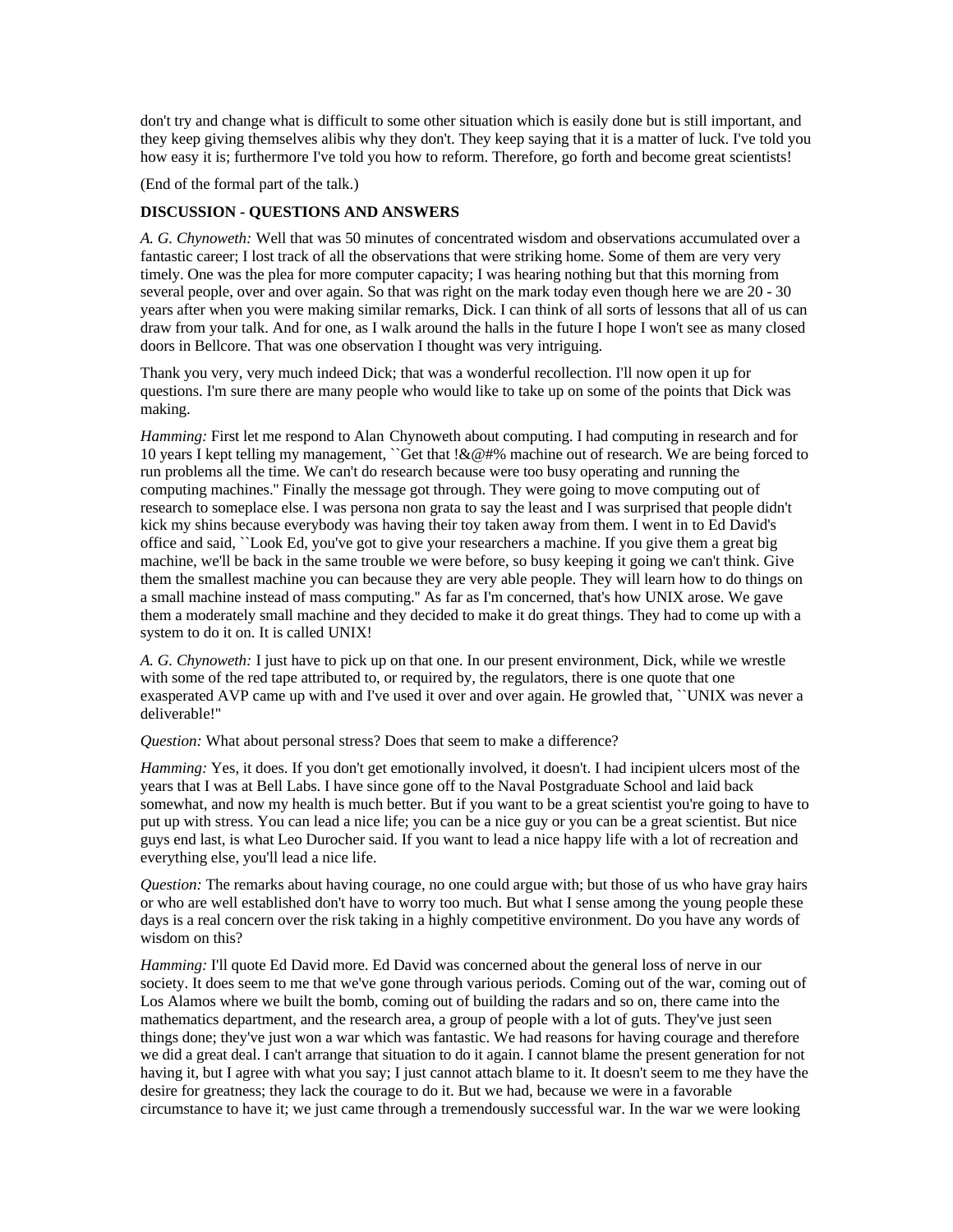very, very bad for a long while; it was a very desperate struggle as you well know. And our success, I think, gave us courage and self confidence; that's why you see, beginning in the late forties through the fifties, a tremendous productivity at the labs which was stimulated from the earlier times. Because many of us were earlier forced to learn other things - we were forced to learn the things we didn't want to learn, we were forced to have an open door - and then we could exploit those things we learned. It is true, and I can't do anything about it; I cannot blame the present generation either. It's just a fact.

*Question:* Is there something management could or should do?

*Hamming:* Management can do very little. If you want to talk about managing research, that's a totally different talk. I'd take another hour doing that. This talk is about how the individual gets very successful research done in spite of anything the management does or in spite of any other opposition. And how do you do it? Just as I observe people doing it. It's just that simple and that hard!

#### *Question:* Is brainstorming a daily process?

*Hamming:* Once that was a very popular thing, but it seems not to have paid off. For myself I find it desirable to talk to other people; but a session of brainstorming is seldom worthwhile. I do go in to strictly talk to somebody and say, ``Look, I think there has to be something here. Here's what I think I see ...'' and then begin talking back and forth. But you want to pick capable people. To use another analogy, you know the idea called the `critical mass.' If you have enough stuff you have critical mass. There is also the idea I used to call `sound absorbers'. When you get too many sound absorbers, you give out an idea and they merely say, ``Yes, yes, yes.'' What you want to do is get that critical mass in action; ``Yes, that reminds me of so and so,'' or, ``Have you thought about that or this?'' When you talk to other people, you want to get rid of those sound absorbers who are nice people but merely say, ``Oh yes,'' and to find those who will stimulate you right back.

For example, you couldn't talk to John Pierce without being stimulated very quickly. There were a group of other people I used to talk with. For example there was Ed Gilbert; I used to go down to his office regularly and ask him questions and listen and come back stimulated. I picked my people carefully with whom I did or whom I didn't brainstorm because the sound absorbers are a curse. They are just nice guys; they fill the whole space and they contribute nothing except they absorb ideas and the new ideas just die away instead of echoing on. Yes, I find it necessary to talk to people. I think people with closed doors fail to do this so they fail to get their ideas sharpened, such as ``Did you ever notice something over here?'' I never knew anything about it - I can go over and look. Somebody points the way. On my visit here, I have already found several books that I must read when I get home. I talk to people and ask questions when I think they can answer me and give me clues that I do not know about. I go out and look!

*Question:* What kind of tradeoffs did you make in allocating your time for reading and writing and actually doing research?

*Hamming:* I believed, in my early days, that you should spend at least as much time in the polish and presentation as you did in the original research. Now at least 50% of the time must go for the presentation. It's a big, big number.

*Question:* How much effort should go into library work?

*Hamming:* It depends upon the field. I will say this about it. There was a fellow at Bell Labs, a very, very, smart guy. He was always in the library; he read everything. If you wanted references, you went to him and he gave you all kinds of references. But in the middle of forming these theories, I formed a proposition: there would be no effect named after him in the long run. He is now retired from Bell Labs and is an Adjunct Professor. He was very valuable; I'm not questioning that. He wrote some very good Physical Review articles; but there's no effect named after him because he read too much. If you read all the time what other people have done you will think the way they thought. If you want to think new thoughts that are different, then do what a lot of creative people do - get the problem reasonably clear and then refuse to look at any answers until you've thought the problem through carefully how you would do it, how you could slightly change the problem to be the correct one. So yes, you need to keep up. You need to keep up more to find out what the problems are than to read to find the solutions. The reading is necessary to know what is going on and what is possible. But reading to get the solutions does not seem to be the way to do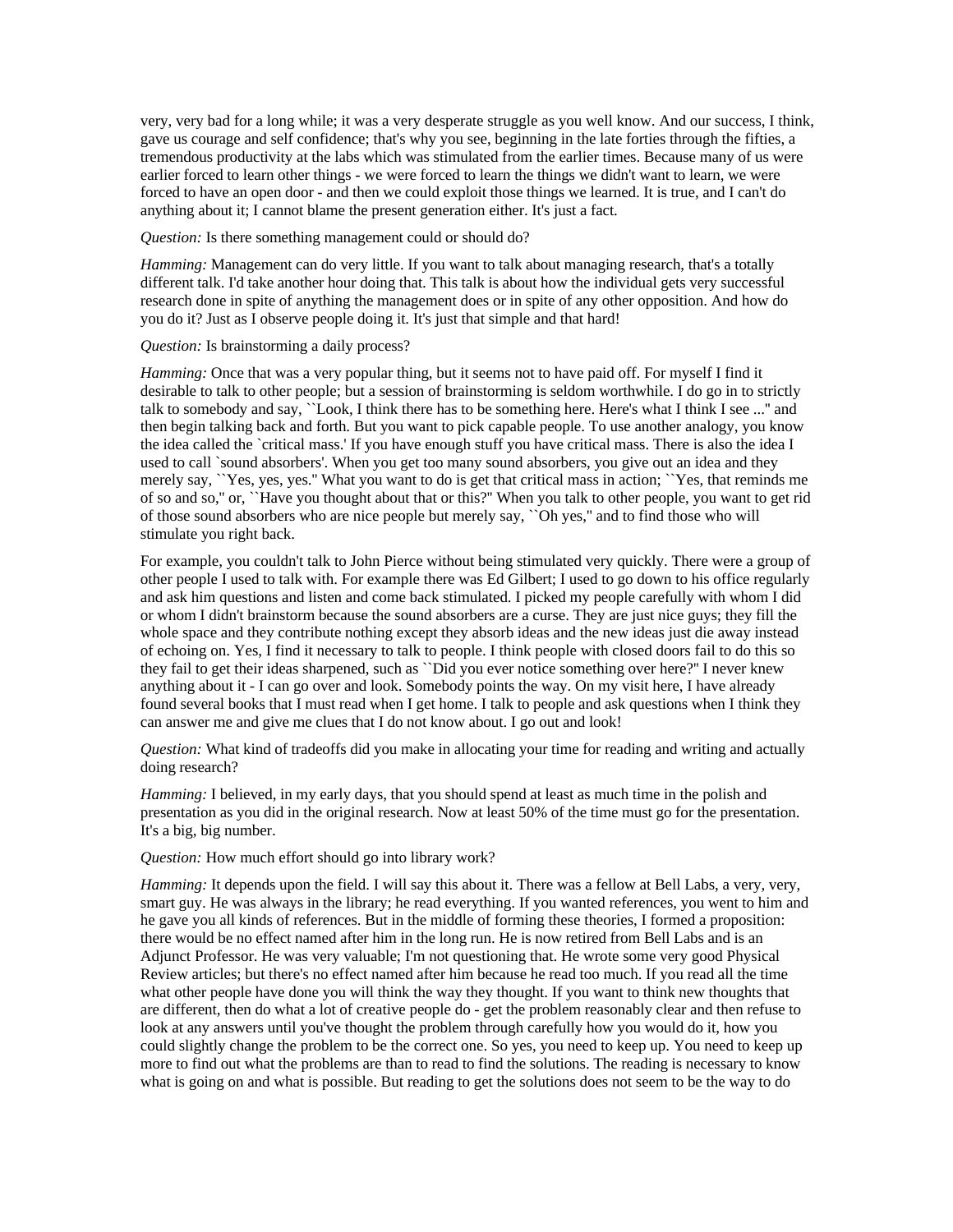great research. So I'll give you two answers. You read; but it is not the amount, it is the way you read that counts.

*Question:* How do you get your name attached to things?

*Hamming:* By doing great work. I'll tell you the hamming window one. I had given Tukey a hard time, quite a few times, and I got a phone call from him from Princeton to me at Murray Hill. I knew that he was writing up power spectra and he asked me if I would mind if he called a certain window a ``Hamming window." And I said to him, "Come on, John; you know perfectly well I did only a small part of the work but you also did a lot.'' He said, ``Yes, Hamming, but you contributed a lot of small things; you're entitled to some credit.'' So he called it the hamming window. Now, let me go on. I had twitted John frequently about true greatness. I said true greatness is when your name is like ampere, watt, and fourier - when it's spelled with a lower case letter. That's how the hamming window came about.

*Question:* Dick, would you care to comment on the relative effectiveness between giving talks, writing papers, and writing books?

*Hamming:* In the short-haul, papers are very important if you want to stimulate someone tomorrow. If you want to get recognition long-haul, it seems to me writing books is more contribution because most of us need orientation. In this day of practically infinite knowledge, we need orientation to find our way. Let me tell you what infinite knowledge is. Since from the time of Newton to now, we have come close to doubling knowledge every 17 years, more or less. And we cope with that, essentially, by specialization. In the next 340 years at that rate, there will be 20 doublings, i.e. a million, and there will be a million fields of specialty for every one field now. It isn't going to happen. The present growth of knowledge will choke itself off until we get different tools. I believe that books which try to digest, coordinate, get rid of the duplication, get rid of the less fruitful methods and present the underlying ideas clearly of what we know now, will be the things the future generations will value. Public talks are necessary; private talks are necessary; written papers are necessary. But I am inclined to believe that, in the long-haul, books which leave out what's not essential are more important than books which tell you everything because you don't want to know everything. I don't want to know that much about penguins is the usual reply. You just want to know the essence.

*Question:* You mentioned the problem of the Nobel Prize and the subsequent notoriety of what was done to some of the careers. Isn't that kind of a much more broad problem of fame? What can one do?

*Hamming:* Some things you could do are the following. Somewhere around every seven years make a significant, if not complete, shift in your field. Thus, I shifted from numerical analysis, to hardware, to software, and so on, periodically, because you tend to use up your ideas. When you go to a new field, you have to start over as a baby. You are no longer the big mukity muk and you can start back there and you can start planting those acorns which will become the giant oaks. Shannon, I believe, ruined himself. In fact when he left Bell Labs, I said, ``That's the end of Shannon's scientific career.'' I received a lot of flak from my friends who said that Shannon was just as smart as ever. I said, ``Yes, he'll be just as smart, but that's the end of his scientific career,'' and I truly believe it was.

You have to change. You get tired after a while; you use up your originality in one field. You need to get something nearby. I'm not saying that you shift from music to theoretical physics to English literature; I mean within your field you should shift areas so that you don't go stale. You couldn't get away with forcing a change every seven years, but if you could, I would require a condition for doing research, being that you *will* change your field of research every seven years with a reasonable definition of what it means, or at the end of 10 years, management has the right to compel you to change. I would insist on a change because I'm serious. What happens to the old fellows is that they get a technique going; they keep on using it. They were marching in that direction which was right then, but the world changes. There's the new direction; but the old fellows are still marching in their former direction.

You need to get into a new field to get new viewpoints, and *before* you use up all the old ones. You can do something about this, but it takes effort and energy. It takes courage to say, "Yes, I will give up my great reputation.'' For example, when error correcting codes were well launched, having these theories, I said, ``Hamming, you are going to quit reading papers in the field; you are going to ignore it completely; you are going to try and do something else other than coast on that.'' I deliberately refused to go on in that field. I wouldn't even read papers to try to force myself to have a chance to do something else. I managed myself,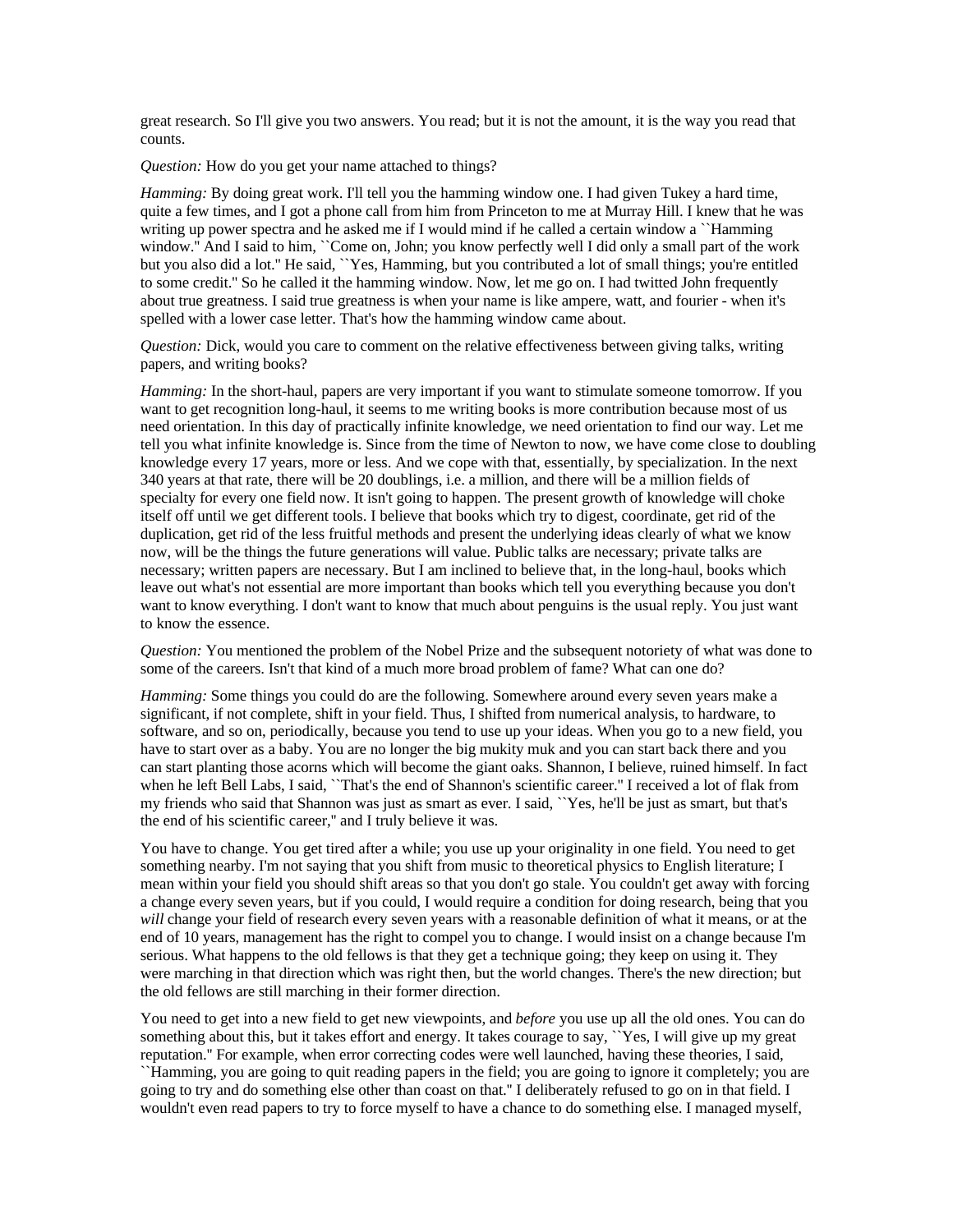which is what I'm preaching in this whole talk. Knowing many of my own faults, I manage myself. I have a lot of faults, so I've got a lot of problems, i.e. a lot of possibilities of management.

*Question:* Would you compare research and management?

*Hamming:* If you want to be a great researcher, you won't make it being president of the company. If you want to be president of the company, that's another thing. I'm not against being president of the company. I just don't want to be. I think Ian Ross does a good job as President of Bell Labs. I'm not against it; but you have to be clear on what you want. Furthermore, when you're young, you may have picked wanting to be a great scientist, but as you live longer, you may change your mind. For instance, I went to my boss, Bode, one day and said, ``Why did you ever become department head? Why didn't you just be a good scientist?'' He said, ``Hamming, I had a vision of what mathematics should be in Bell Laboratories. And I saw if that vision was going to be realized, *I* had to make it happen; *I* had to be department head.'' When your vision of what you want to do is what you can do single-handedly, then you should pursue it. The day your vision, what you think needs to be done, is bigger than what you can do single-handedly, then you have to move toward management. And the bigger the vision is, the farther in management you have to go. If you have a vision of what the whole laboratory should be, or the whole Bell System, you have to get there to make it happen. You can't make it happen from the bottom very easily. It depends upon what goals and what desires you have. And as they change in life, you have to be prepared to change. I chose to avoid management because I preferred to do what I could do single-handedly. But that's the choice that I made, and it is biased. Each person is entitled to their choice. Keep an open mind. But when you do choose a path, for heaven's sake be aware of what you have done and the choice you have made. Don't try to do both sides.

*Question:* How important is one's own expectation or how important is it to be in a group or surrounded by people who expect great work from you?

*Hamming:* At Bell Labs everyone expected good work from me - it was a big help. Everybody expects you to do a good job, so you do, if you've got pride. I think it's very valuable to have first-class people around. I sought out the best people. The moment that physics table lost the best people, I left. The moment I saw that the same was true of the chemistry table, I left. I tried to go with people who had great ability so I could learn from them and who would expect great results out of me. By deliberately managing myself, I think I did much better than laissez faire.

*Question:* You, at the outset of your talk, minimized or played down luck; but you seemed also to gloss over the circumstances that got you to Los Alamos, that got you to Chicago, that got you to Bell Laboratories.

*Hamming:* There was some luck. On the other hand I don't know the alternate branches. Until you can say that the other branches would not have been equally or more successful, I can't say. Is it luck the particular thing you do? For example, when I met Feynman at Los Alamos, I knew he was going to get a Nobel Prize. I didn't know what for. But I knew darn well he was going to do great work. No matter what directions came up in the future, this man would do great work. And sure enough, he did do great work. It isn't that you only do a little great work at this circumstance and that was luck, there are many opportunities sooner or later. There are a whole pail full of opportunities, of which, if you're in this situation, you seize one and you're great over there instead of over here. There is an element of luck, yes and no. Luck favors a prepared mind; luck favors a prepared person. It is not guaranteed; I don't guarantee success as being absolutely certain. I'd say luck changes the odds, but there is some definite control on the part of the individual.

Go forth, then, and do great work!

(End of the General Research Colloquium Talk.)

### **BIOGRAPHICAL SKETCH OF RICHARD HAMMING**

Richard W. Hamming was born February 11, 1915, in Chicago, Illinois. His formal education was marked by the following degrees (all in mathematics): B.S. 1937, University of Chicago; M.A. 1939, University of Nebraska; and Ph.D. 1942, University of Illinois. His early experience was obtained at Los Alamos 1945- 1946, i.e. at the close of World War II, where he managed the computers used in building the first atomic bomb. From there he went directly to Bell Laboratories where he spent thirty years in various aspects of computing, numerical analysis, and management of computing, i.e. 1946-1976. On July 23, 1976 he